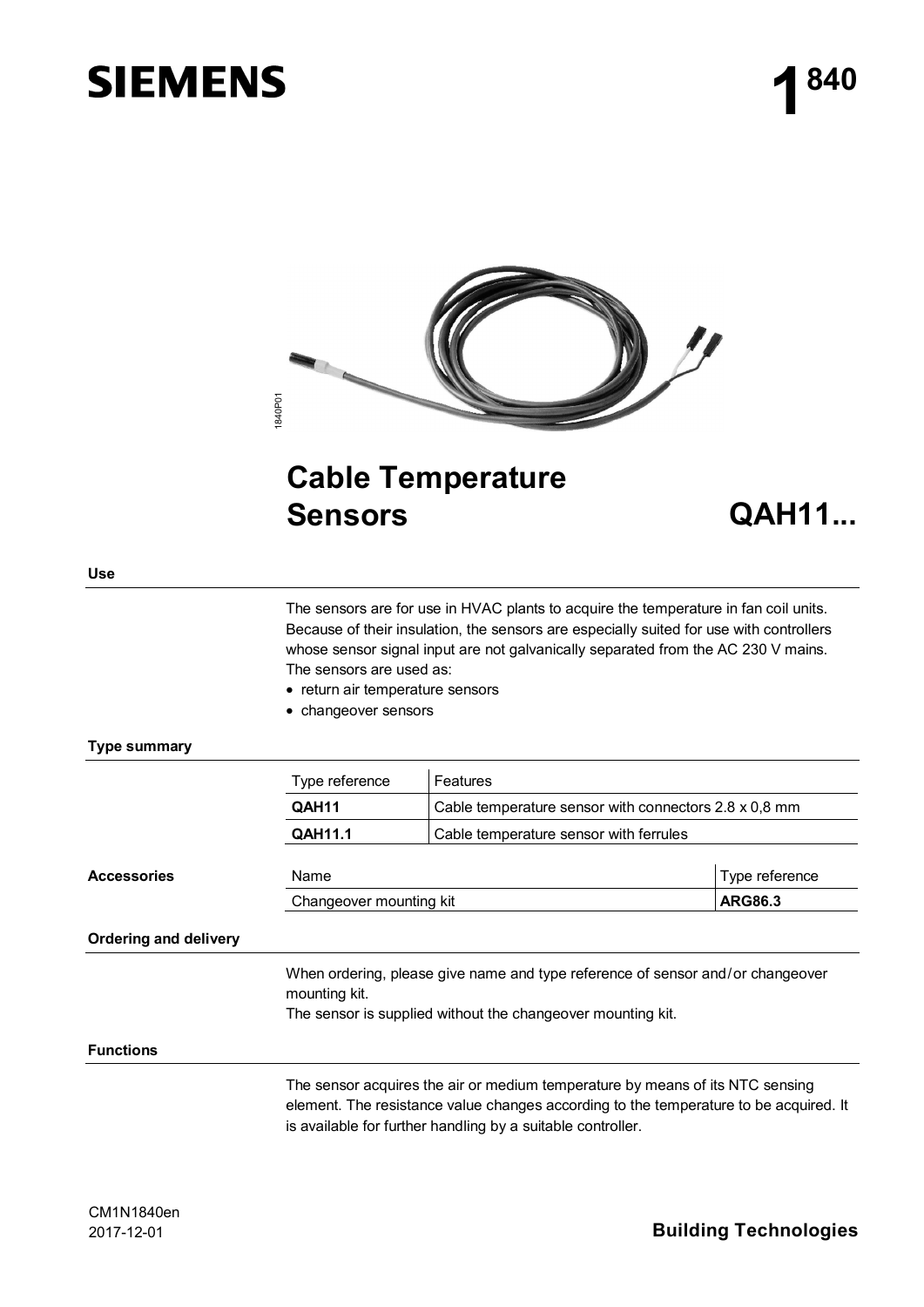The sensor consists of a two-wire cable with NTC sensing element and connectors. The changeover mounting kit, which is available as an accessory item, is used for fitting the sensor to a pipe (12...16 mm dia.).

#### **Mounting notes**

The sensors should be fitted where it can best acquire the temperature to be measured. When fitting to a pipe, the pipe must not be lagged where the sensor is located.

#### **Disposal**



The device is considered electrical and electronic equipment for disposal in terms of the applicable European Directive and may not be disposed of as domestic garbage.

- Dispose of the device via the channels provided for this purpose.
- Comply with all local and currently applicable laws and regulations.

#### **Technical data**

| Functional data                                    | Operating range                                                                                                                                                                                                         | $-20+70$ °C <sup>1</sup> )                                                                                             |  |  |  |  |
|----------------------------------------------------|-------------------------------------------------------------------------------------------------------------------------------------------------------------------------------------------------------------------------|------------------------------------------------------------------------------------------------------------------------|--|--|--|--|
|                                                    | Sensing element                                                                                                                                                                                                         | NTC (3 k $\Omega$ at 25 °C)                                                                                            |  |  |  |  |
|                                                    | Time constant in static air                                                                                                                                                                                             | $1.5 \text{ min}$                                                                                                      |  |  |  |  |
|                                                    | Accuracy at 25 °C                                                                                                                                                                                                       | $\pm$ 0.3 K                                                                                                            |  |  |  |  |
|                                                    | Type of measurement and output                                                                                                                                                                                          | passive                                                                                                                |  |  |  |  |
| Protection data                                    | Protection class                                                                                                                                                                                                        | Il according to EN 60730-1                                                                                             |  |  |  |  |
| Electrical connections<br>Directives and Standards | Length of measuring lead<br>Type of cable<br>Length<br>Electrical connection<br>QAH11<br>QAH11.1<br>Product standard                                                                                                    | approx. 2.5 m<br>H03VV-F2 2 x 0.75 black<br>2.5 <sub>m</sub><br>plug connectors 2.8 x 0.8 mm<br>ferrules<br>EN 60730-1 |  |  |  |  |
|                                                    | EU conformity (CE)                                                                                                                                                                                                      | Automatic electrical controls for household and similar use<br>A5W00034313 <sup>2)</sup>                               |  |  |  |  |
| Environmental compatibility                        | The product environmental declaration CE1E17012) contains data on environmentally compatible<br>product design and assessments (RoHS compliance, materials composition, packaging, environmental<br>benefit, disposal). |                                                                                                                        |  |  |  |  |
| Weight                                             | incl. packaging                                                                                                                                                                                                         | $0.07$ kg                                                                                                              |  |  |  |  |
|                                                    | If the connecting cable is not fixed, only $-5$ °C is permitted as the low temperature limit.<br>1)<br>The documents can be downloaded from http://siemens.com/bt/download.<br>2)                                       |                                                                                                                        |  |  |  |  |

#### **Internal diagram**



#### **Resistance characteristic NTC 3 kΩ at 25 °C**

| Temp. in °C         | -20    | -15    | $-10$  | $-5$   |       | $+5$  | $+10$ | $+15$ | $+20$ | $+25$ |
|---------------------|--------|--------|--------|--------|-------|-------|-------|-------|-------|-------|
| Resist. in $\Omega$ | 29'751 | 22'257 | 16'815 | 12'825 | 9'867 | 7'656 | 5'991 | 4'722 | 3'750 | 3'000 |
| Temp. in °C         | $+30$  | $+35$  | $+40$  | $+45$  | $+50$ | $+55$ | $+60$ | $+65$ | $+70$ |       |
| Resist. in $\Omega$ | 2'416  | 1'958  | 1'597  | 1'310  | 1'081 | 897.0 | 747.9 | 627.0 | 528.0 |       |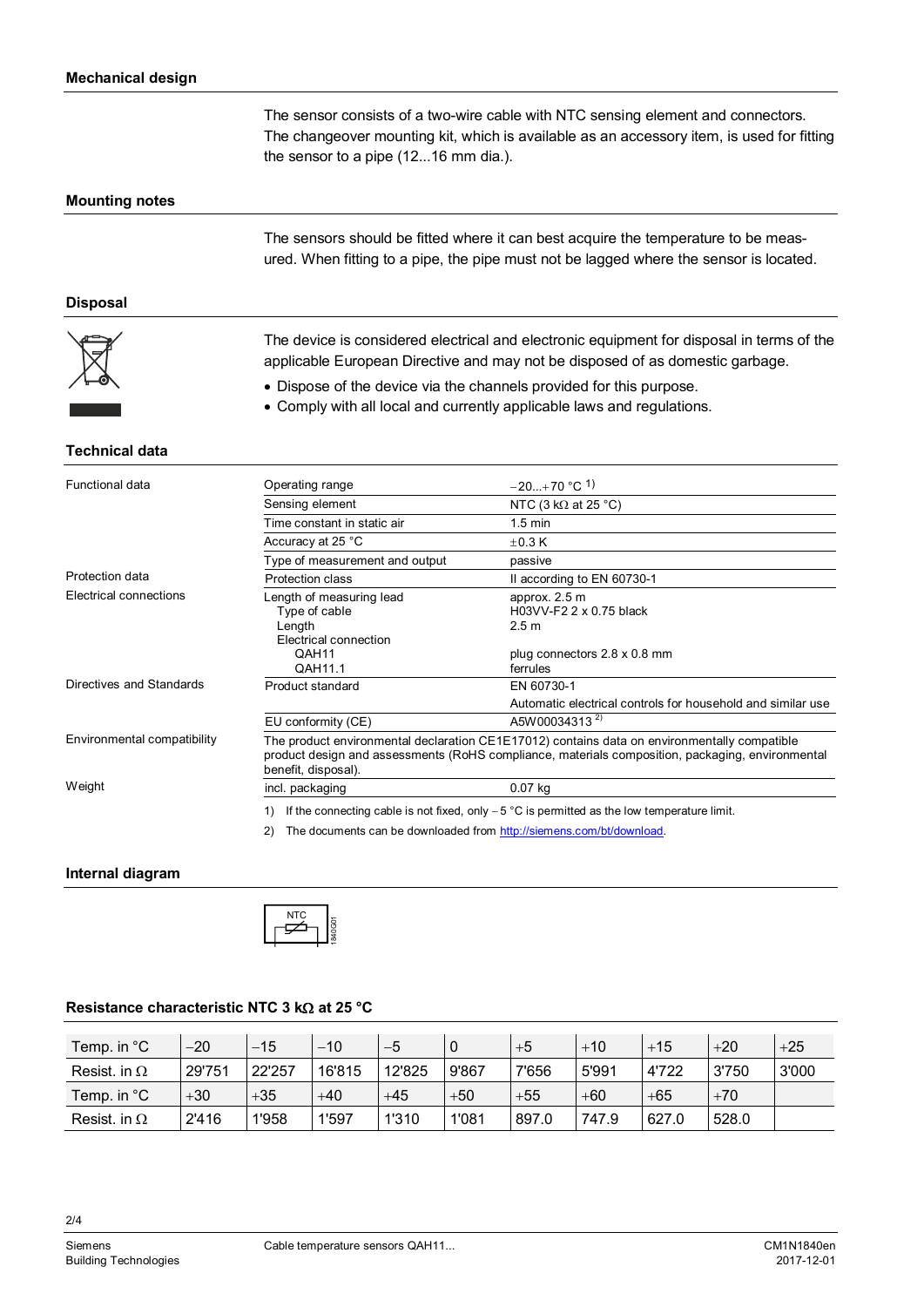

3/4